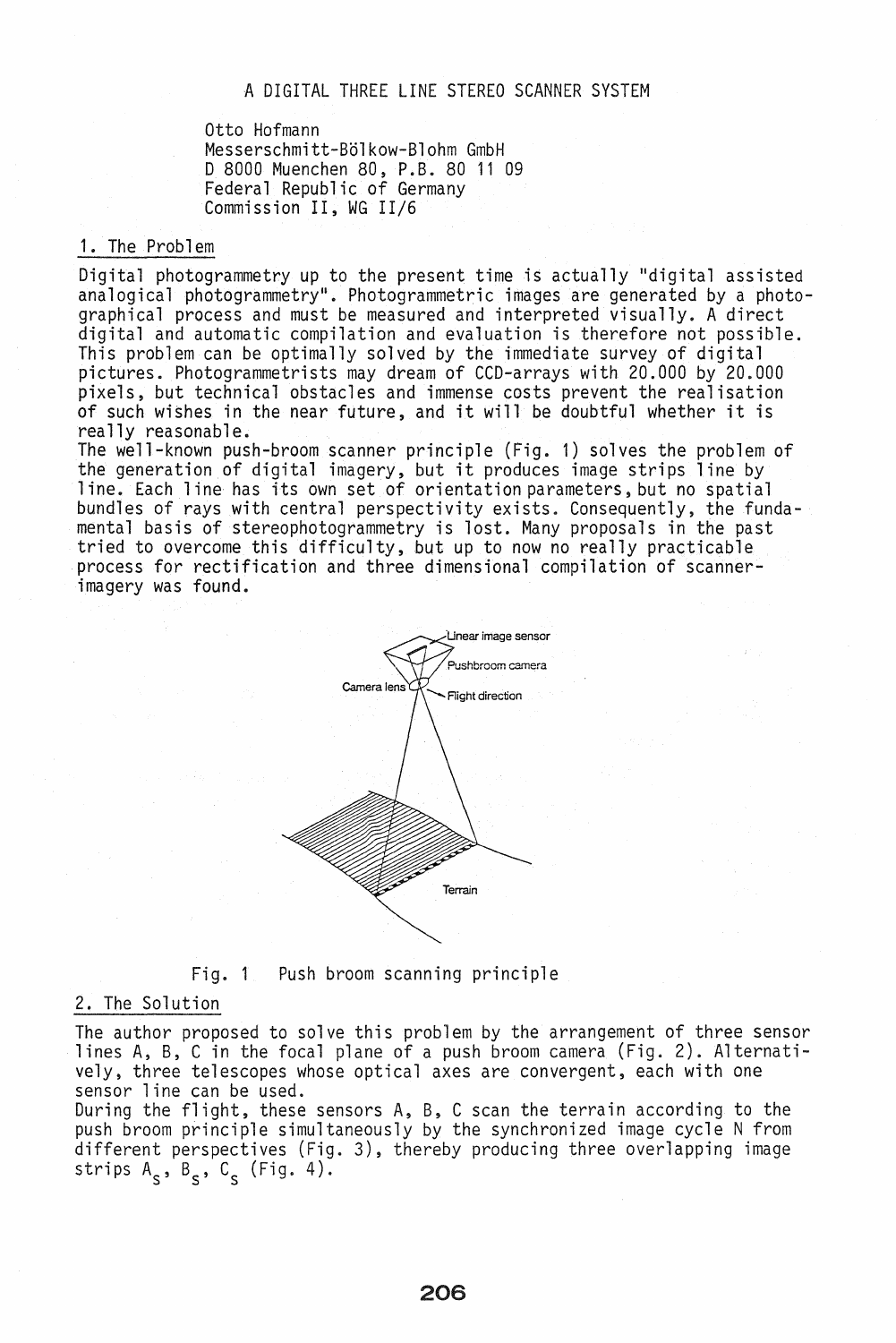

207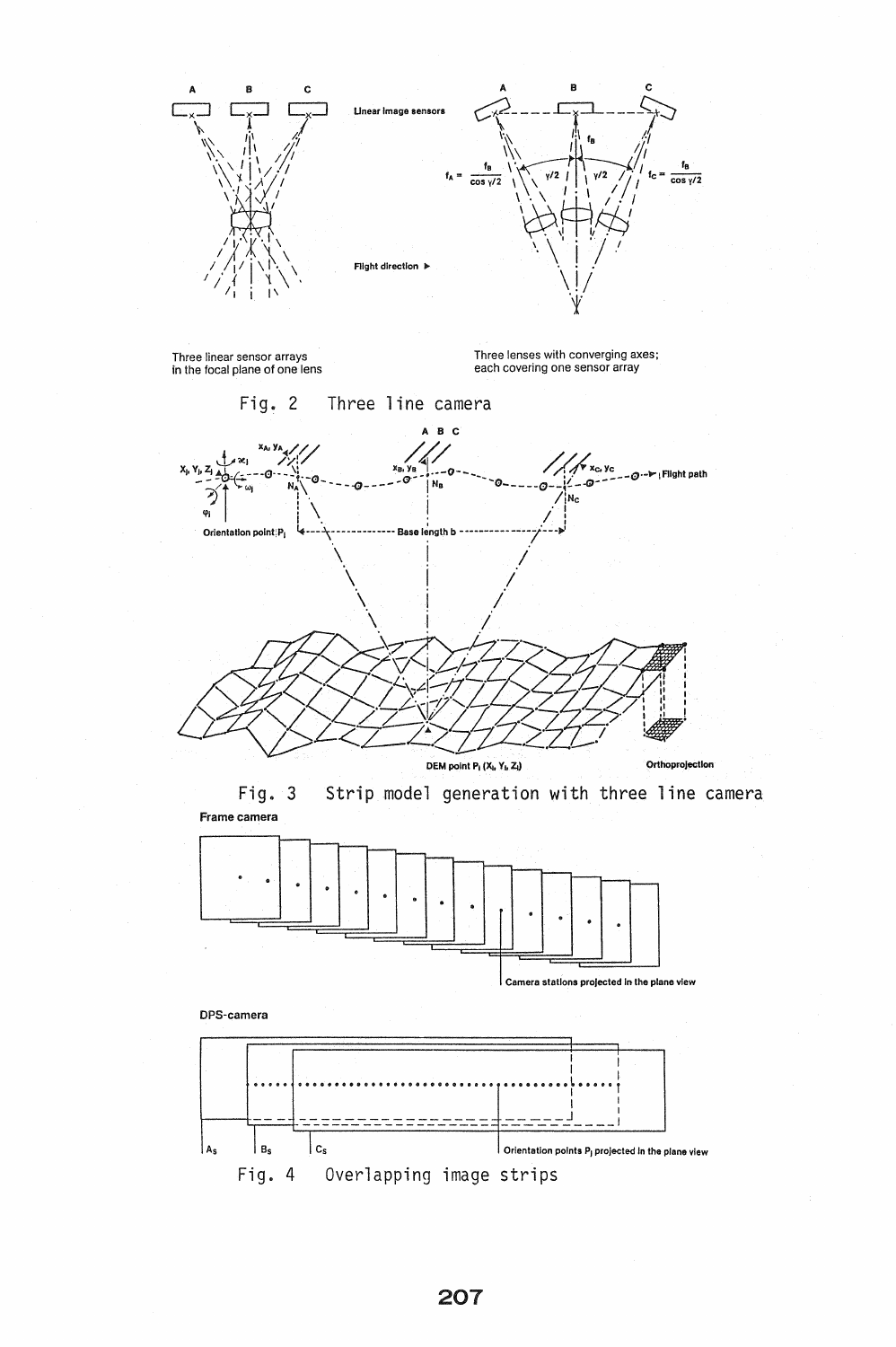Each terrain point  $P_i$  (X<sub>i</sub>, Y<sub>i</sub>, Z<sub>i</sub>) is imaged in three different image cycles(N<sub>A</sub>, N<sub>B</sub>, N<sub>C</sub>)on the sensors A, B, C in the pixel numbers m<sub>A</sub>, m<sub>B</sub>, m<sub>C</sub>. As the positions of the linear arrays and the pixel intervalls are calibrated the image coordinates  $x_A$ ,  $y_A$ ,  $x_B$ ,  $y_B$ ,  $x_C$ ,  $y_C$  of any imaged and identified terrain point  $P_i$  can be determined.

This imaging process can be explained as the travelling of an imaged terrain point across the image plane crossing the line sensor arrays A, B, C in the pixels  $m_A$ ,  $m_B$ ,  $m_C$  during the image cycles N<sub>A</sub>, N<sub>B</sub>, N<sub>C</sub> (Fig. 5).



Fig. 5 Trace of a terrain point in the image plane

The compilation process for the rigorous reconstruction of the strip model now consists of two main procedures:

- a) Determination of the homologous image points in the three strips belonging to the same terrain point P<sub>i</sub> by an automatical sophisticated multistep process (Fig. 6). The result is a computer stored list of corresponding image coordinates x, y and image cycles N.
- b) Computation of the orientation parameters of so called "orientation points" P, along the flight path and the coordinates of the terrain<br>points P, in a closed analytical process.



Fig. 6 Homologous image points in the image strips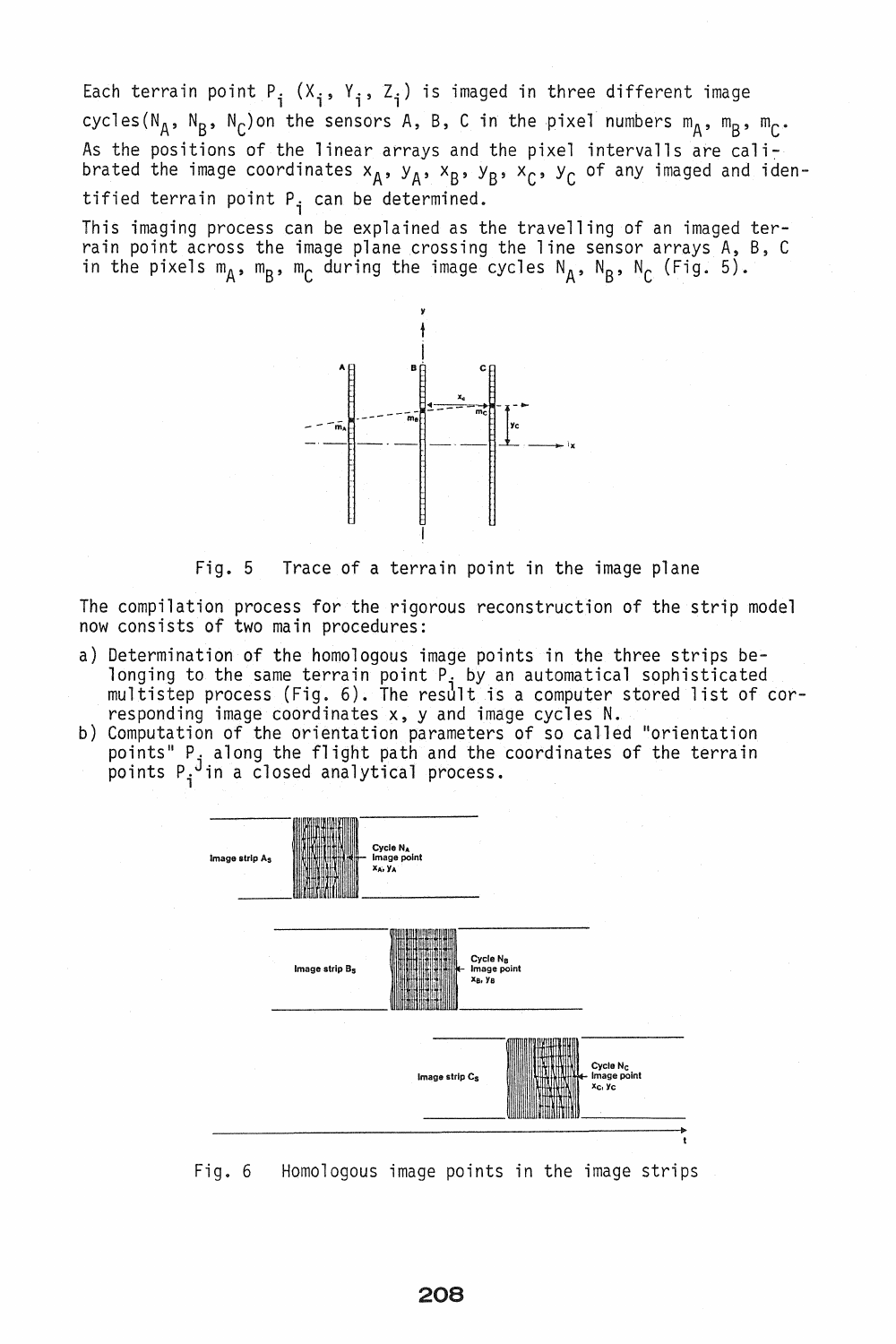The latter will be explained briefly: The fundamental geometrical condition imposed is the requirement that the rays through the three corresponding image points and the corresponding perspective centers intersect in the terrain point  $P_i$ . This requirement is implemented by the well known collinearity equations. They are established for each correlated terrain point. The corresponding observation equations have the following form:

$$
x_{i,N} + v_{x,i,N} = c \frac{a_{11}(x_i - x_N) + a_{21}(y_i - y_N) + a_{31}(z_i - z_N)}{a_{13}(x_i - x_N) + a_{23}(y_i - y_N) + a_{33}(z_i - z_N)}
$$
(1)

$$
y_{\mathbf{i},\mathbf{N}} + v_{\mathbf{y},\mathbf{i},\mathbf{N}} = c \frac{a_{12}(x_{\mathbf{i}} - Y_{\mathbf{i}}) + a_{22}(Y_{\mathbf{i}} - Y_{\mathbf{N}}) + a_{32}(Z_{\mathbf{i}} - Z_{\mathbf{N}})}{a_{13}(x_{\mathbf{i}} - x_{\mathbf{N}}) + a_{23}(Y_{\mathbf{i}} - Y_{\mathbf{N}}) + a_{33}(Z_{\mathbf{i}} - Z_{\mathbf{N}})}
$$
(2)

Here c is the focal length of the camera and a<sub>11</sub>, ... a<sub>33</sub> are the coeffi-<br>cients of the matrix of the camera rotation:

$$
a = f(\omega_N, \phi_N, \omega_N) \tag{3}
$$

On the left side of these observation equations (1), (2) the observed image coordinates x, y and their corrections  $v_x$ ,  $v_y$  are arranged, the right sides of the equations contains

a) the unknown coordinates k  $(X_i, Y_i, Z_i)$  of a terrain point  $P_i$  and

b) the actual unknown orientation parameters p  $(x_N, y_N, z_N, \omega_N, \phi_N, \alpha_N)$  at the image cycle N. These are expressed as functions of the orientation parameters of the neighboring orientation points P<sub>i</sub> to be determined. In the case of linear interpolation between  $P_j$  and  $P_{j+1}$  each observation

equation contains 12 orientation parameters.

For each terrain point  $P_i$  three pairs of these observation equations (1), (2) are set up.

These nonlinear observation equations are solved in the well known method by a Taylors expansion, and the direct setting up and solution of the normal equations. Approximations for the orientation parameters p and the terrain point coordinates k are determined from the known flight parameters, the correlated image coordinates x, y and their corresponding cycle numbers N. The unknowns are determined in two steps. At first, the orientation parameters p of the orientation points P<sub>i</sub> are computed from the reduced normal equations, and then the coordinates k of the terrain points  ${\sf P}_{\bf i}$ are compiled by reinsertion. Because of the non-linearity of the problem,

several iterations are necessary.<br>The image observations x and y may be complemented by additional observations, e.g., control points and measured orientation parameters. These algorithms have been coded and computer simulations are implemented and successfully tested by MBB.

#### 3. Accuracy

It must be emphasized that the strip model is form-invariant and stable even without any control points or other external orientation measurements. Without them, the strip model could be computed in any scale and orientation within a local system. The insertion of external measurements, control points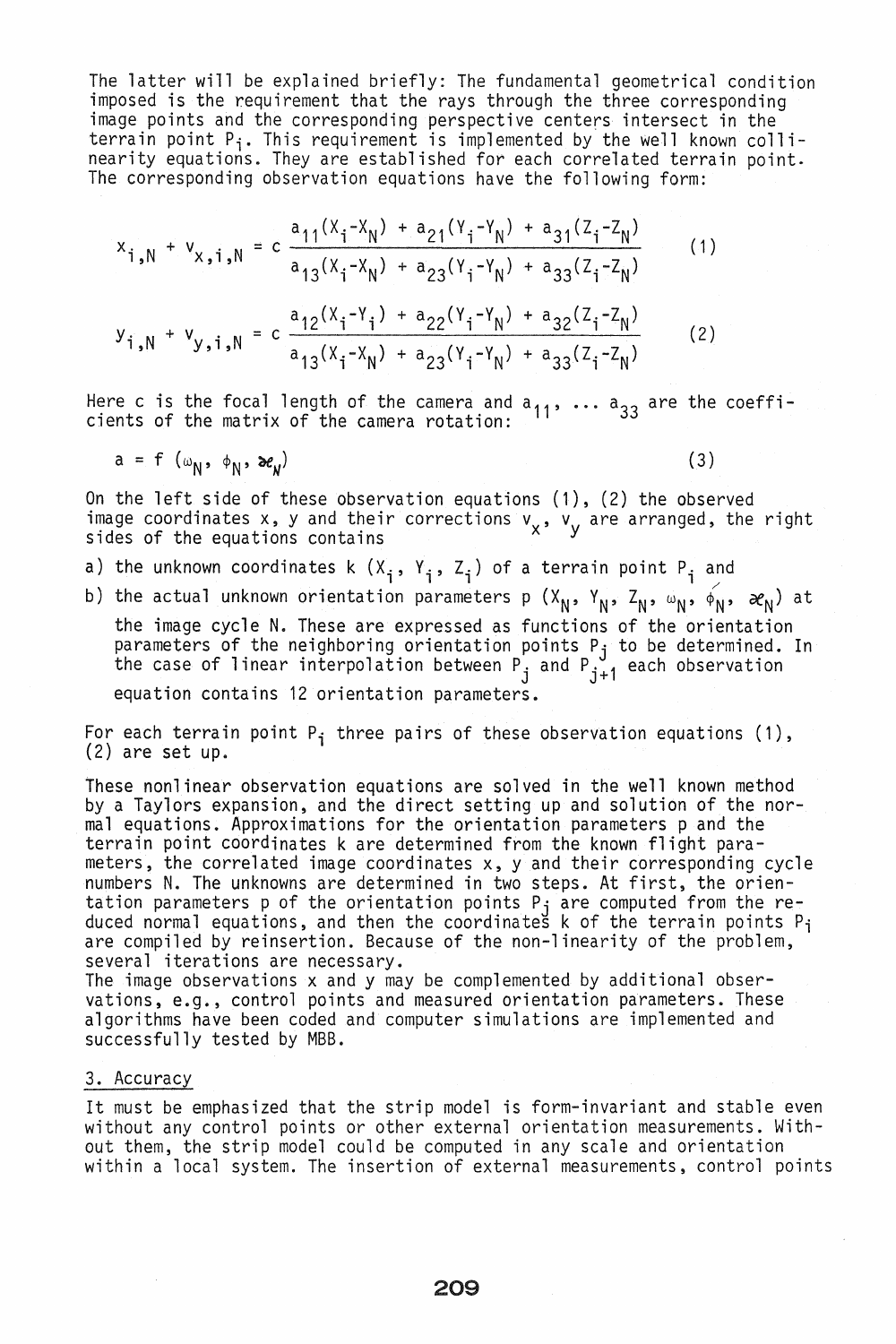and orientation parameters, establishes the absolute orientation and possibly improves the accuracy of the strip.

The accuracy of each computed unknown X can be expressed by the equation

$$
\sigma_{\mathbf{x}} = \sigma_{0} \sqrt{Q_{\mathbf{x}\mathbf{x}}} \tag{4}
$$

 $\sigma_{\alpha}$  is the standard error, which can be replaced by the image error in the

focal plane.  $Q_{XX}$  is the appropriate diagonal element of the cofactor matrix,

the inverse of the normal equations. It is influenced by the camera-, flight-<br>and strip parameters. With these tools, simulated strip models and the least square adjustment, general valid forecasts of accuracy can be made for each application.

 $\mathsf{Fig.}$  7 shows the elevation errors  $\sigma_{_{\boldsymbol{\mathcal{T}}}}$  of the terrain points in the middle axis of a long strip (86 km). Only <sup>Z</sup>four control points in the corners at the beginning and the end of the strip are arranged. The accuracy is remarkable.

These results of a simulation relates to a normal flight configuration with a wide angle camera, mounted in an aircraft.

Spacecraft configurations with high pixel resolution on the ground cause small image angles and sliding intersections of rays. Consequently the accuracy of the reconstructed strip is affected. Remedial measures can taken by the extension of control points and measurements of orientation parameters, e.g. by the GPS and inertial platforms.



Fig. 7 Terrain elevation errors of a long strip

## 4. Hardware

On the basis of the described solution a whole system, comprising hardand software components, can be joined together. It is called "DPS = Digital Photogrammetric System".

Fig. 8 shows the system with the most important components of the hardware. The image data of the three line camera, supplemented by a spectral module with several bands (Fig. 9) are stored in a special code on a High Density<br>Digital Tape (HDDT).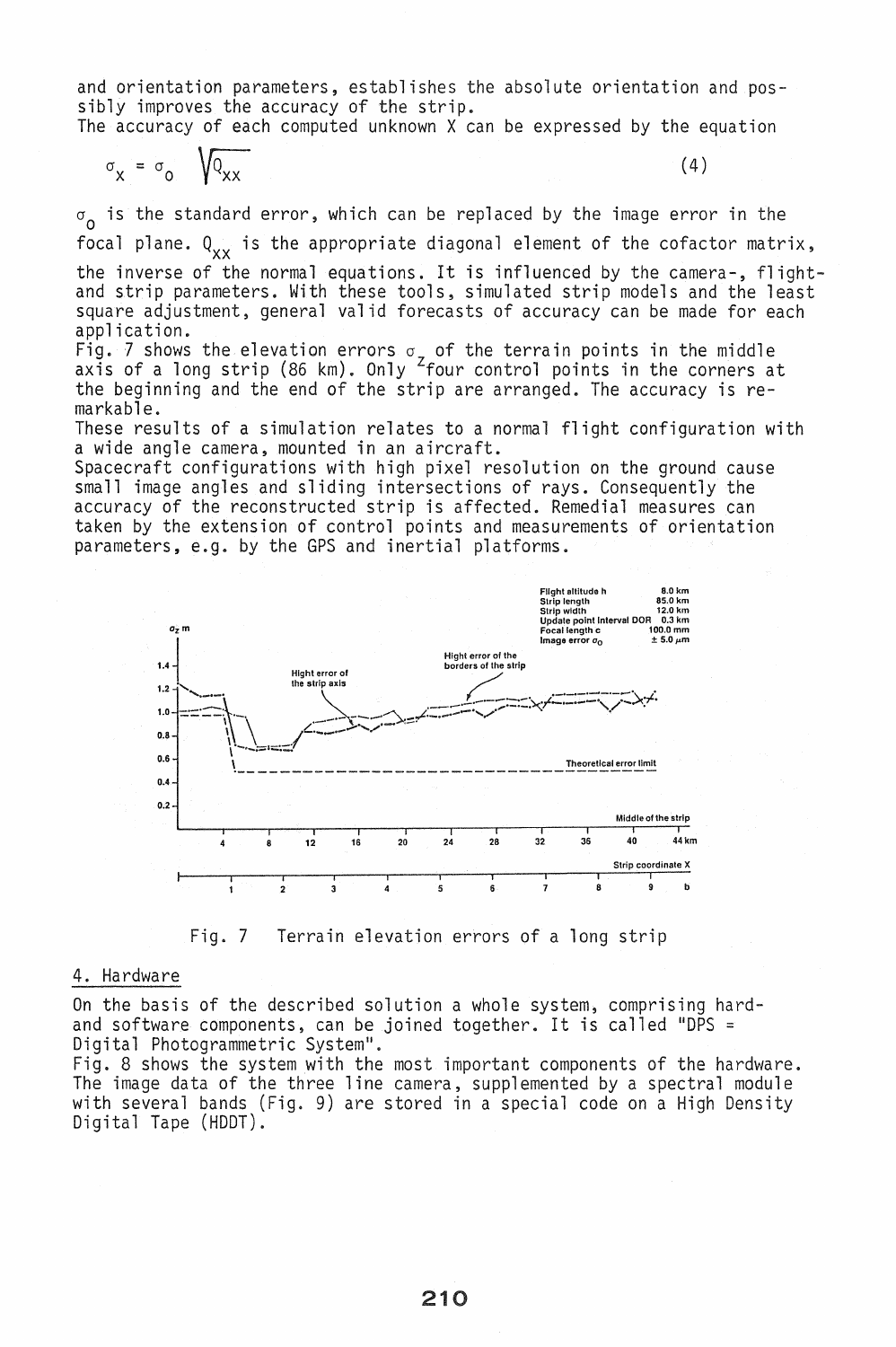

Fig. 8 Hardware system



Fig. 9 Three line stereo module and spectral module

The heart of the compilation and evaluation process on the ground station is a powerful 32-bit Minicomputer, e.g. a VAX. The image data stored on the HOOT are decoded via a special interface to computer compatible storage devices, discs and tapes. A quick-look device, a fast plotter and/or a video terminal permits the operator to make a preliminary inspection of the image strips. Beside peripheral computer devices

- a) an image processing system with an integrated interactive work station and stereo monitor system
- b) high performance raster plotters
- c) and digital drawing tables

are important components of the whole system. The stereo monitor and the interactive workstation has the same function as the viewer of an analytical plotter, but it can dispense with measuring de-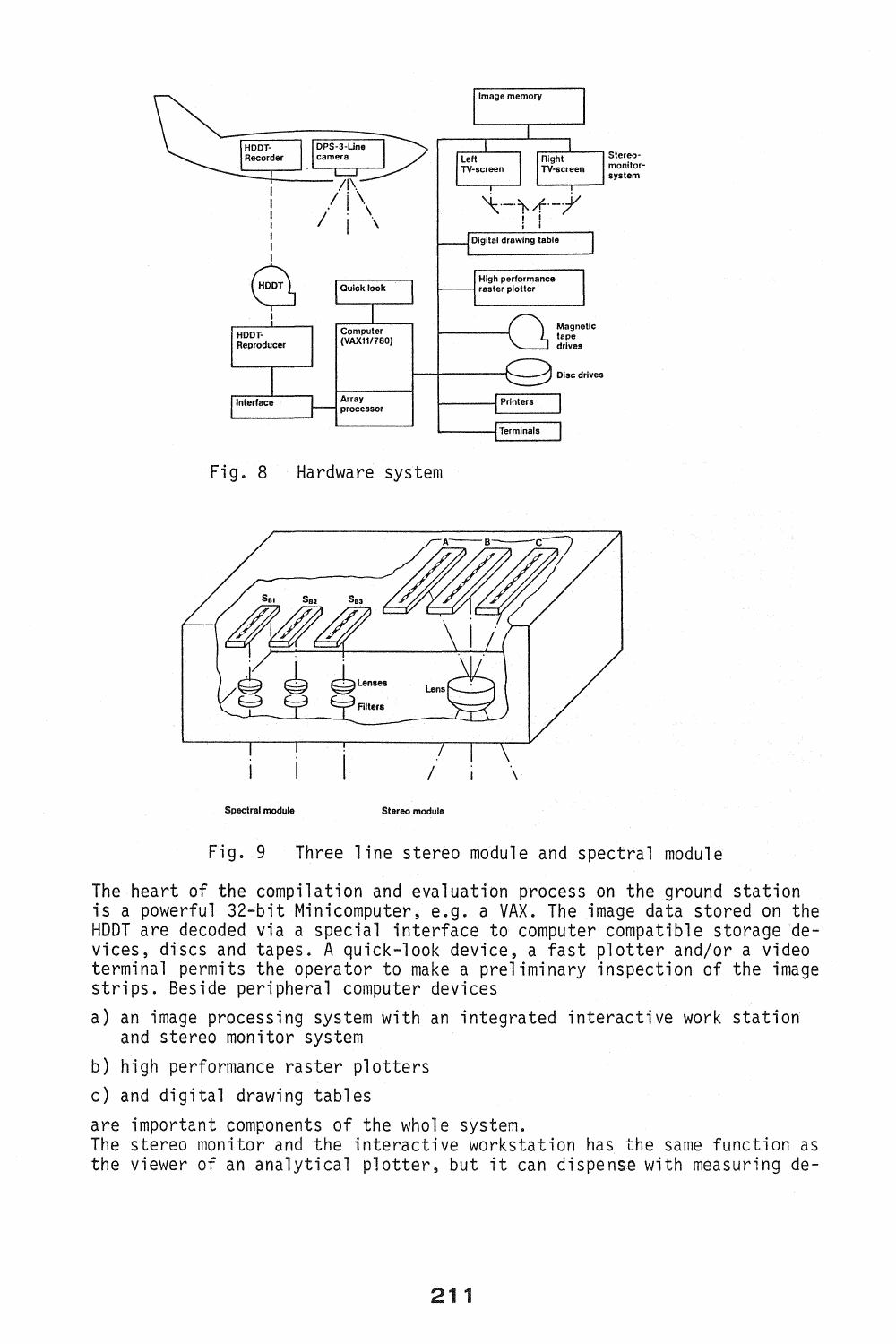vices. The operator need not work "blind". This fact is very important and the stereo monitor performs the following tasks and functions:

- a) Visual selection and manual setting of the first point(s) of correlation;
- b) Identification and setting of control points;
- c) Correction and supplements within the correlation process and measurement of terrain points;
- d) Interpretation, evaluation and measurements for topographic line map production, insertion of legends, coordinates, symbols, etc.

In general the stereo monitor in combination with the main computer and the image processing system will become the analytical plotter of the next generation.

## 5. Possibilities of application

The DPS is applicable in a wide range of scales for photogrammetry and remote sensing from aircraft and spacecraft. Nearly all evaluations for topographic and thematic map production can be delivered automatically or semiautomatically by this system:

- 
- Strip and block triangulations,<br>- Digital elevation models (DEM),<br>- Ortho- and stereo-orthophotos,
- 
- 
- Line map evaluations,<br>- Support for map production and generation of Geo-Information-Systems and data banks,<br>Spectral classifications.
- 

The DPS will be applied advantageous specially in those cases where large areas have to be surveyed for map production, update and revision in a short time and multi-temporal imaging for change detection. It may be pointed out, that these digital generated and by raster plotters

reproduced images can be evaluated in detail in conventional analytical plotters.

## 6. Advantages of the solution

What are the advantages of the DPS compared with the "classical" photographic photogrammetry and what will the user gain? Only some highlights may be mentioned:

- a) The DPS realizes the idea of a full digital and rigorous photogrammetric process. The generation of images as well as the compilation and evaluation process is digitally. It has the power and capability of automatic and computerized evaluation and lies completely in the trend of the general technological evolution.
- b) Reduction of costs and time of map production. Automation of time consuming manpower.
- c) Combination of photogrammetry and remote sensing, if wanted.
- d) No reduction of image quality in the course of evaluation. The original surveyed image quality is preserved.
- e) Reduction of errors.